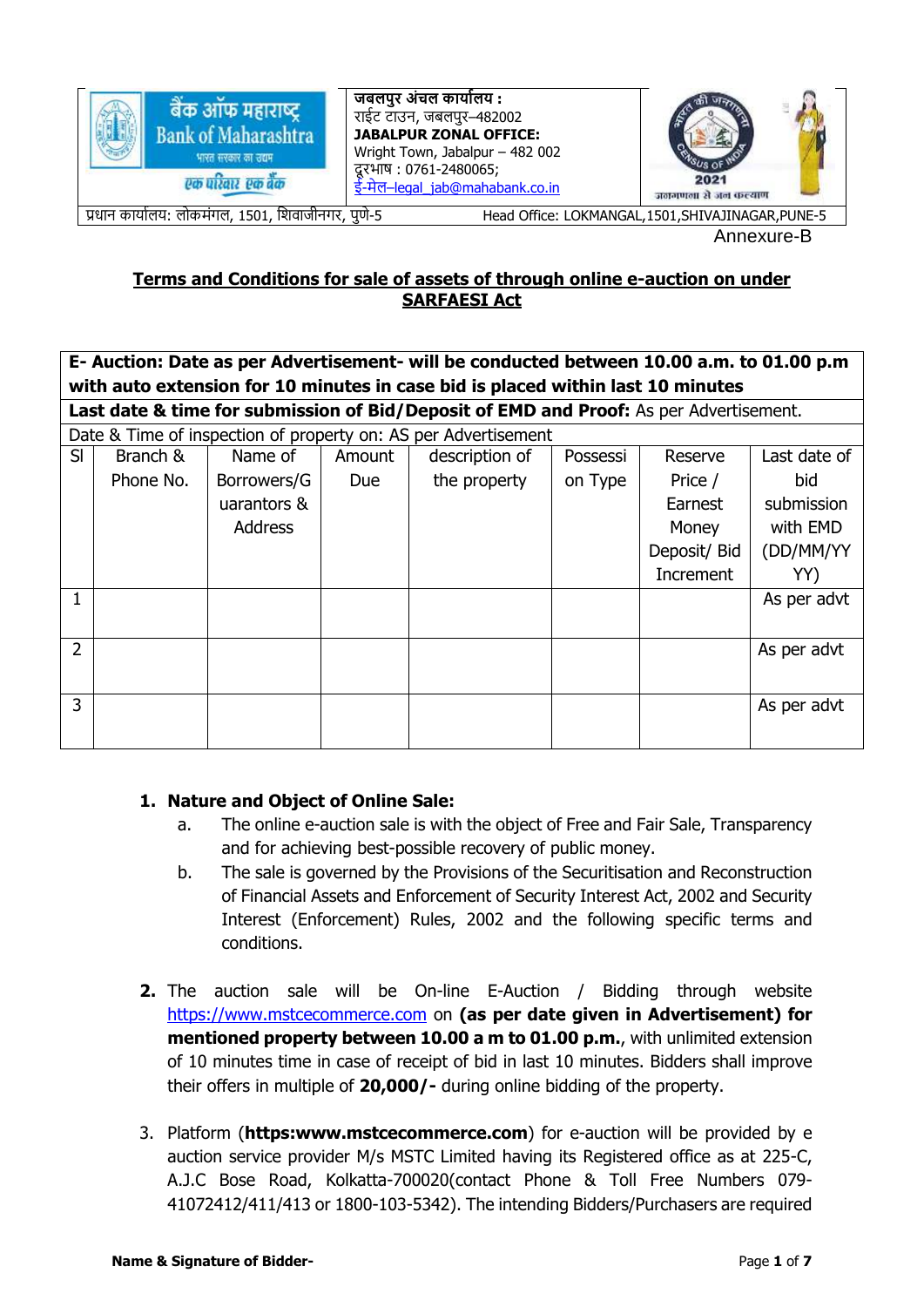to participate in the e-auction process at e-auction service provider's website https:www.mstcecommerce.com. This Service Provide will also provide online demonstration/training on e-Auction on the portal.

- 4. The intending participants of e-auction may download free of cost, copies of Sale Notice, Terms and Conditions of e-auction, Help Manual on operational part of e-Auction from e-Bikray-IBAPI portal [\(https://www.ibapi.in/](https://www.ibapi.in/) ).
- 5. The intending Bidders / Purchasers are requested to register on portal [\(https://www.mstcauction.com](https://www.mstcauction.com/) ) using their mobile number and email id. Further, they will upload the requisite KYC documents. Once the KYC documents are verified by eauction service provider (may take 2-3 working days), the intending Bidders/Purchasers has to transfer the EMD amount using online mode in his Global Wallet. Only after having sufficient EMD in his Wallet, the interested bidder will be able to bid on the date of e-auction.
- 6. Earnest Money Deposit (EMD) amount as mentioned above shall be paid online through only one mode i.e. NEFT (After generation of Challan from <https://www.mstcecommerce.com/> ) in bidders Global EMD Wallet. NEFT transfer can be done from any Scheduled Bank. Payment of EMD by any other mode such as Cheque will not be accepted. Bidders not depositing the required EMD online, will not be accepted. Bidders, not depositing the required EMD online, will not be allowed to participate in the e-auction. The Earnest Money Deposited shall not bear any interest.
- 7. Bidders may give offers either for one or for all the properties, as the case may be. In case of offers for more than one property, bidders will have to deposit the EMD for each property. Bidder's Global Wallet should have sufficient balance (>=EMD amount) at the time of bidding.
- 8. It is the responsibility of intending Bidder(s) to properly read the Sale Notice, Terms and Conditions of e-auction, Help Manual on operational part of e-auction and follow them strictly.
- 9. In case of any difficulty or need of assistance before or during the e-auction process may contact authorized representative of our e-auction service provider [\(https://www.mstcecommerce.com/](https://www.mstcecommerce.com/)). Details of which are available on the e-auction portal.
- 10. After finalization of e-auction by the Authorised Officer, only successful bidder will be informed by our above referred service provider through SMS/email. (On mobile no/email address given by them/registered with the service provider).
- 11. The secured asset will not be sold below reserve price.
- 12. The successful bidder shall have to deposit 25% (twenty five percent) of the bid amount, less EMD amount deposited on the same day or not later than the next working day and the remaining amount shall be paid within 15 days from the date of auction in the account of The Authorised Officer, Bank of Maharashtra, through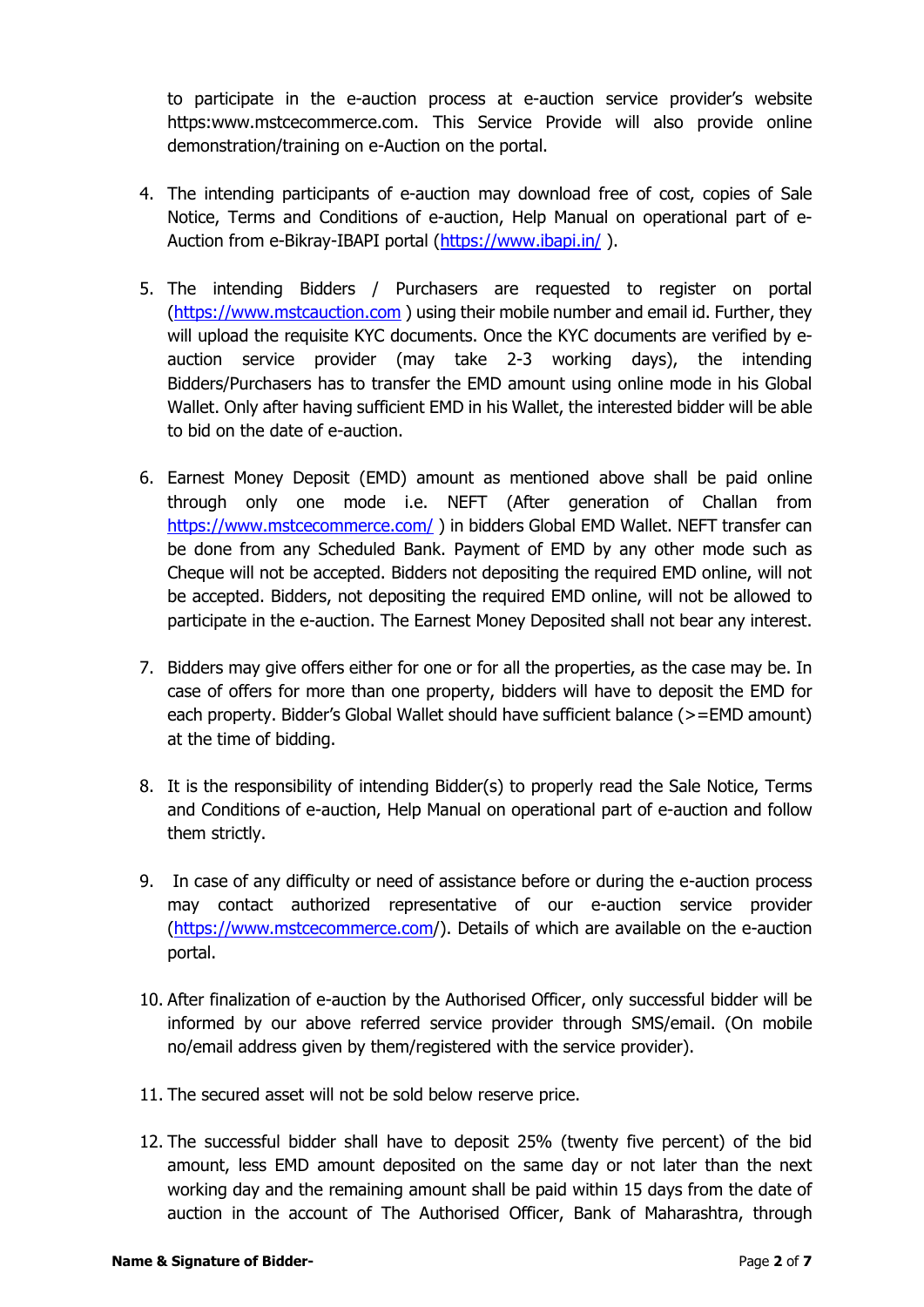RTGS/NEFT in **Account Name: ARB Administrative Account, Account No. 60231324118, Branch Name: Jabalpur Main Branch, IFSC Code MAHB0000341**. In case of failure to deposit the amounts as per above within the stipulated time, the amount deposited by successful bidder will be forfeited to the Bank and Authorised Officer shall have the liberty to conduct fresh auction/sale of the property & the defaulting bidder shall not have claim over the forfeited amount and property.

#### **13.Caution to bidders:**

- a. Property is sold on **"AS IS WHERE IS", "AS IS WHAT IS" AND "WHATEVER THERE IS" & "WITHOUT RECOURSE"** basis after taking Physical/ Symbolic possession of the properties.
- b. To the best of knowledge and information of the Authorised Officers, there are no encumbrances on the properties. However, the intending bidders should make their own independent inquiries regarding the encumbrances, title of property put on auction, physical area of property, and claims / rights / dues / affecting the property, prior to submitting their bid. Further the bidder/purchaser should make their own inquiries regarding any statutory liabilities, arrears of tax, claims etc. by themselves before making the bid. The e-Auction advertisement does not constitute and will not be deemed to constitute any commitment or any representation on the part of the bank. The property is being sold with all the existing and future encumbrances whether known or unknown to the bank. The Authorised Officer / Secured Creditor shall not be responsible in any way for any claims / rights / dues.
- c. The Bank does not undertake any responsibility to procure any permission/license, NOC, etc. in respect of the property offered for sale or for any dues like outstanding water/service charges, transfer fees, electricity dues, dues to the Municipal Corporation/local authority/Co-operative Housing Society or any other dues, taxes, levies, fees, transfer fees if any in respect of and/or in relation to the sale of the said property. Successful Bidder has to comply with the provisions of Income Tax regarding purchase of property & to pay the tax to the authorities as per applicable rates.
- d. Bidders are advised / cautioned to verify the concerned Revenue Records/ other Statutory authorities such as Sales Tax/Excise/Income Tax etc. and shall satisfy themselves regarding the nature, description, condition, encumbrance, lien, charge, statutory dues, etc over the property before submitting their bids.
- e. Bidders are advised to go through all the terms and conditions of sale and also in the corresponding public sale notice in the details before submitting the bid and participating in the online bidding/auction.
- f. Statutory dues/liabilities etc., due to the Government/Local Body, if any, shown in the sale notice/tender document shall be borne by the purchaser(s).
- g. The notice for sale is also being published in vernacular. The English version shall be final if any question of interpretation arises.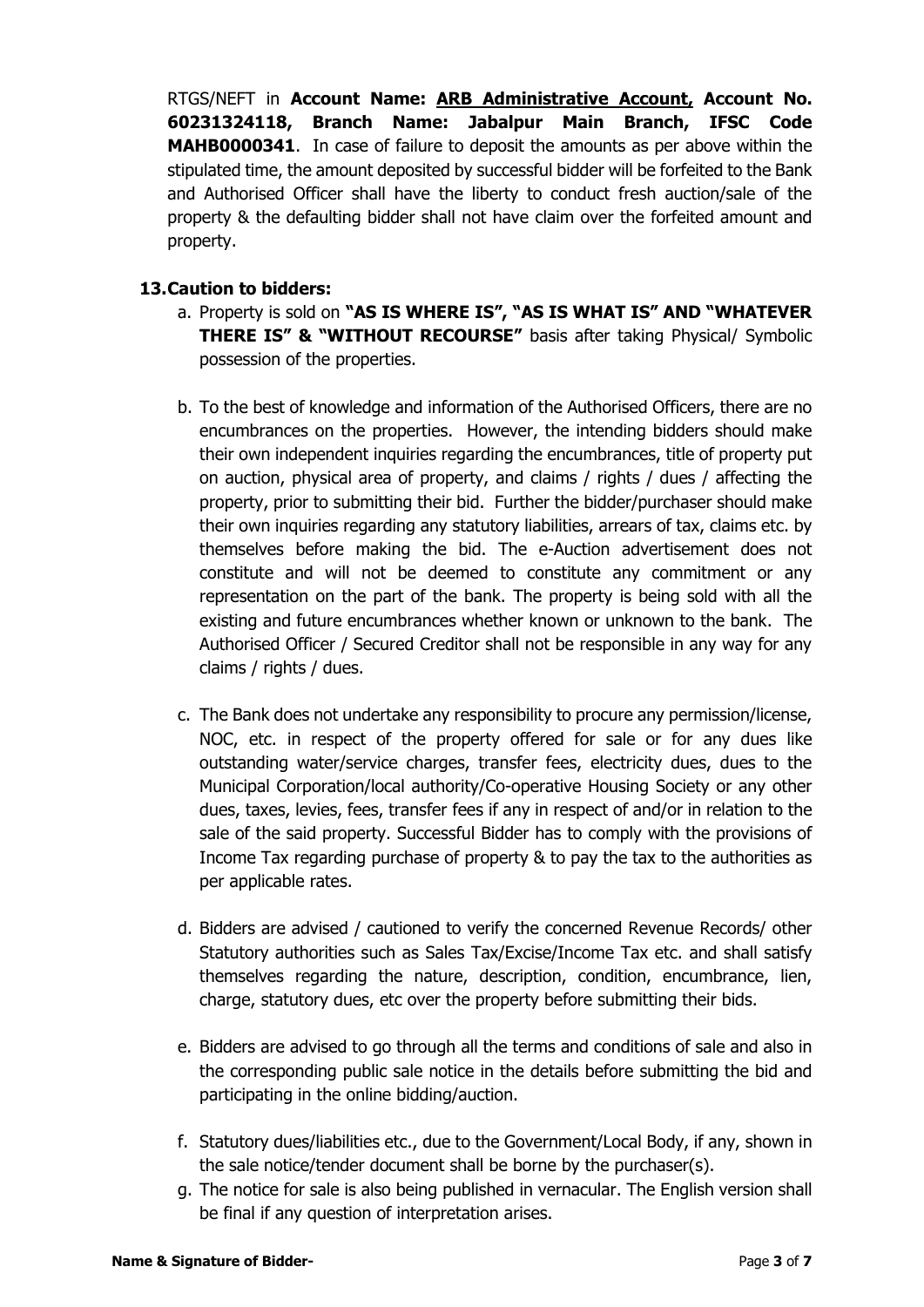# **14. Inspection of Property/Immovable Assets:**

- a. Property/Assets can be inspected on the date(s) given in the public sale notice, and on any other at the discretion of Authorised Officer**.** For prior appointment please contact Mr Manish Singh (Mob-9873894606)
- b. Bidders shall inspect the property/Assets and satisfy themselves regarding the physical nature, condition, extent, etc of the property/Assets.
- c. Bidders are bound by the principle of caveat emptor (Buyer Beware).

### **15. Inspection of Title Deeds:**

Bidder/s may inspect and verify the title deeds and other documents relating to the property available with the Bank.

### **16. Submission of bid forms:**

- a. Bids shall be submitted online only, within time and on or before the last date and time given in the sale notice.
- b. Bidders may give offers either for one or for all the properties. In case of offers for more than one property bidders will have to deposit the EMD for each property.
- c. Intending bidder should hold a valid e-mail id. All the correspondences will be done through E-mail. Interested bidders should have their own arrangements for internet service. Internet connectivity and other paraphernalia requirements shall have to be ensured by the bidders themselves.
- d. Bids form shall be duly filled in with all the relevant details. The bidders should upload scanned copies of PAN card and proof of residential address, while submitting e- tender/bid form. The bidders other than individuals should also upload proper mandate for e bidding.
- e. Bidders staying abroad/NRIs/PIOs/Bidders holding dual citizenship must submit photo page of his/her valid Indian Passport.
- f. Incomplete/unsigned bids without EMD remittance details will be summarily rejected. NRI Bidders must necessarily enclose a copy of Photo page of his/her Passport.
- g. Only copy of PAN Card, Passport, Voter's ID, Valid Driving License or Photo Identity Card issued by Govt. and PSU will be accepted as the identity document and should be submitted along with the bid form.
- h. Original Identity Document copy of which is submitted along with the bid form must be produced on demand.

### **17. Bid Multiplier:**

The bidders shall increase their bids in multiplies of the amount specified in the public sale notice/Terms and condition of Sale.

#### **18. Duration of Auction sale:**

- a. Online auction sale will start automatically on and at the time given in the public sale notice/Tender Document.
- b. Auction/Bidding time will initially be for specified period and if bidding continues, the bidding process will get automatically extended five minutes duration of each and kept open till the auction-sale concludes.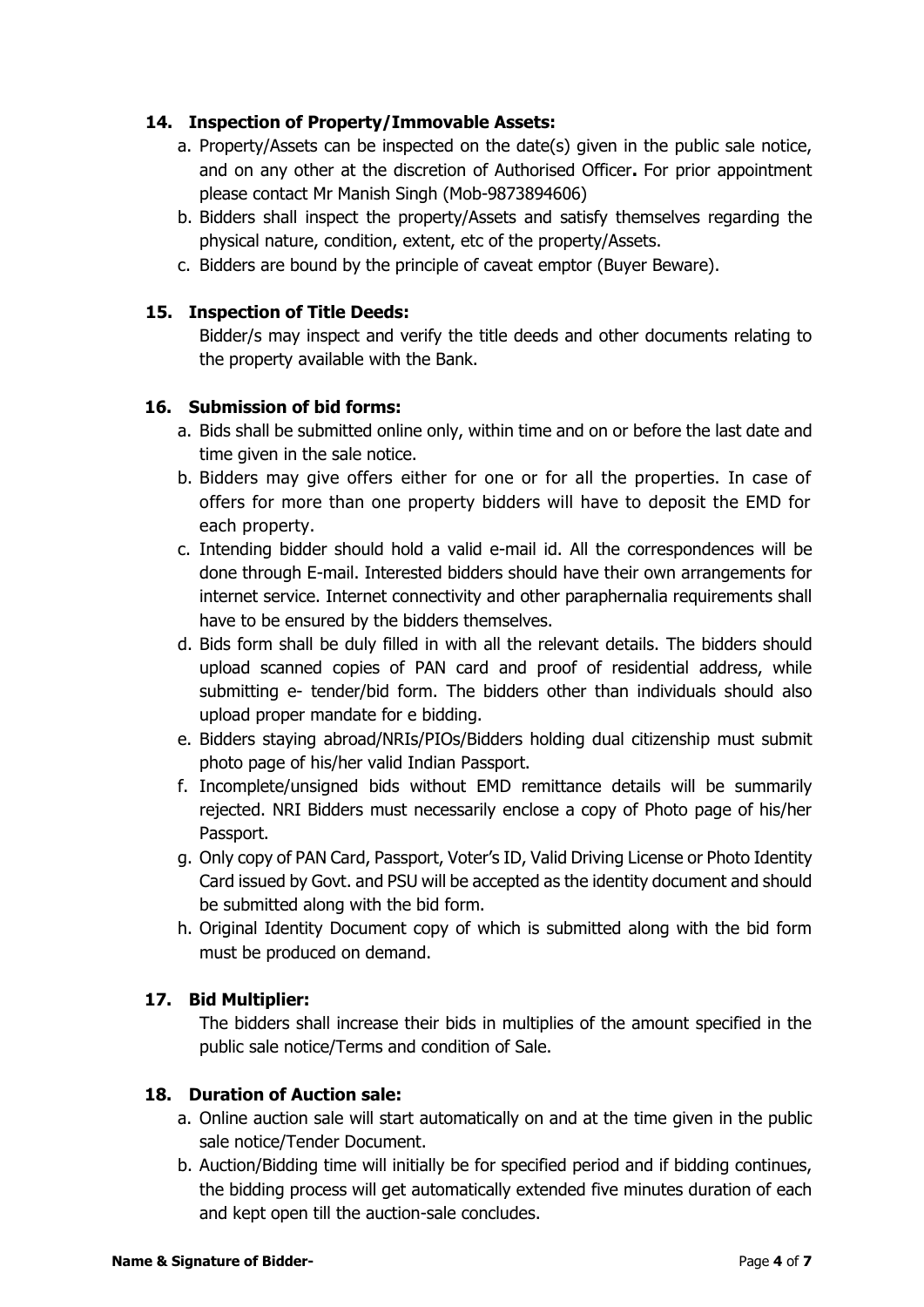- c. If any market-leading bid (bid higher than the highest at the point in time) is received within the last five minutes of closing time, the bidding time will be extended automatically by five minutes and if no bid higher than last quoted highest bid is received within the said extended five minutes, the auction sale will automatically get closed at the expiry of the extended five minute. There will thus be an extension of bidding-time, each of five minutes duration, till auction is concluded.
- d. Bidders are advised to enter their bid accordingly keeping in mind the five minutes duration.
- e. No complaint on time-factor or paucity of time for bidding will be entertained.

# **19. Online Bidding:**

- a. Auction/ bidding will be only online bidding through the portal provided by the service provider.
- b. In case of sole bidder, the sale may be accepted or deferred and property be brought for resale or otherwise sale will be deferred or cancelled.
- c. Bidders are cautioned to be careful while entering their bid amount and to check for alteration, if any, before confirming the same.
- d. No request/complaint of wrong bidding will be entertained for canceling the sale and in such case, the EMD amount will be forfeited.

### **20.Declaration of successful bidder:**

- a. Highest bidder will be declared the successful bidder and sale will be confirmed in his favour in consultation of Secured Creditor. Intimation to this effect will be given through e-mail by service provider/Bank.
- b. Highest bid will be provisionally accepted on "subject to approval" basis and the highest bidder shall not have any right/title over the property until the sale is confirmed by the Authorized Officer.
- c. All intimations to bidder/auction purchaser will be primarily through e-mail by the service provider/Bank. Date of sending e-mail will be considered as date of intimation. If no intimation reaches, bidders are expected to take efforts to find out status from the Bank. Non-receipt of intimation should not be an excuse for default/non-payment.

### **21.Deposit of purchase price:**

- a. The bidder declared successful, shall pay, immediately on the same day after such declaration, a deposit of 25% (less EMD already paid) on the amount of his purchase money.
- b. In case of the auction-sale proceeding and concluding beyond the banking transaction hours, the deposit of 25% of purchase price (less EMD already paid) shall be remitted before 5.00 p.m. of the next working day.
- c. The balance amount of purchase money shall be paid on or before the fifteenth day from the date of the sale or within such period as may be extended, for the reason to be recorded, by the Authorised Officer.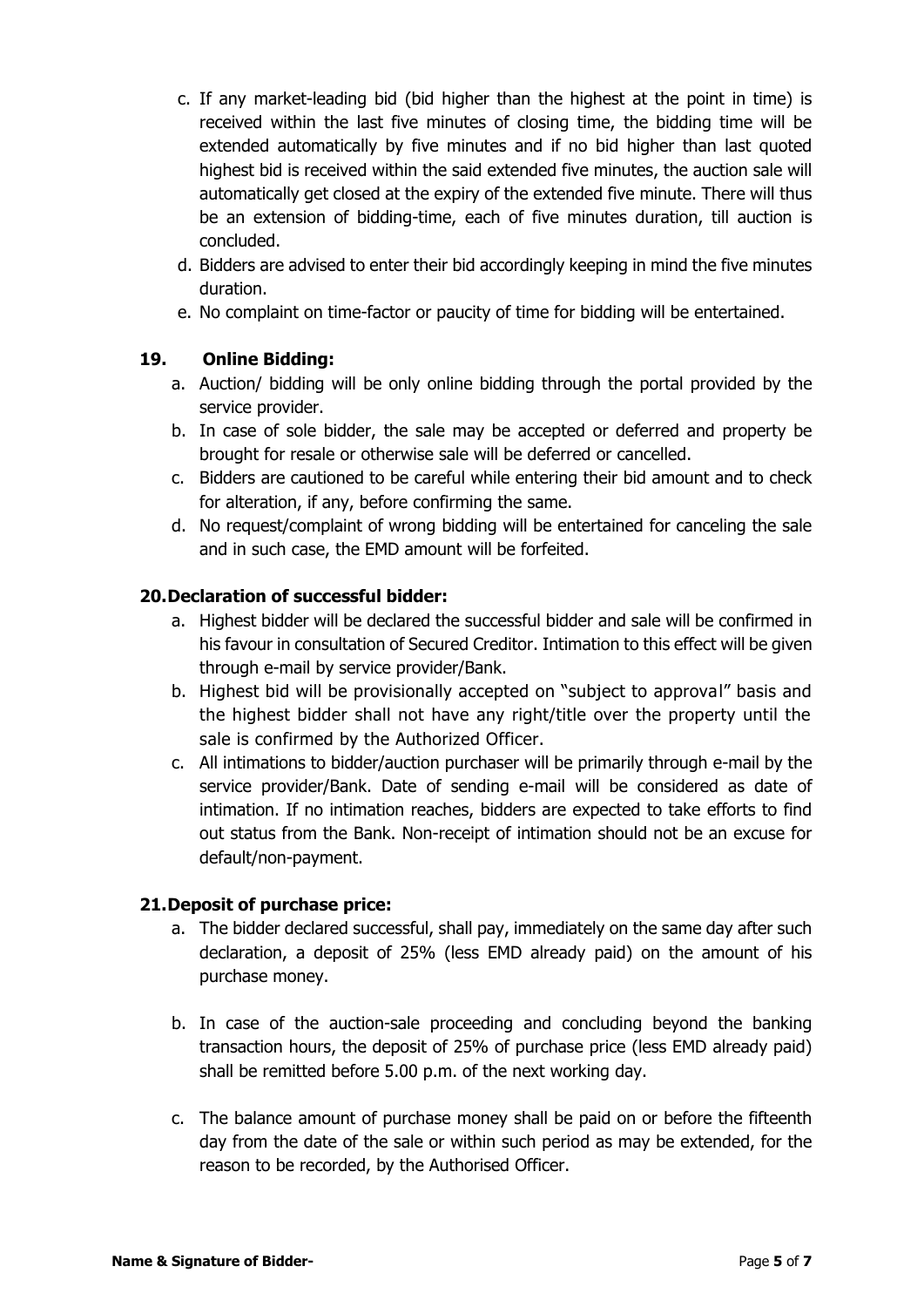d. It shall be the responsibility of the successful bidder to remit the TDS  $\omega$  1% as applicable u/s 194 1-A if the aggregate of the sums credited or paid for such consideration is Rs. 50 lakhs or more. TDS should be filed online by filling form 26QB & TDS certificate to be issued in form 16 B. The purchaser has to produce the proof of having deposited the income tax into the government account.

# **22.Default of Payment:**

- a. Default of payment of 25% of bid amount (less EMD) on the same day or the next working day as stated in para 21 above and 75% of balance bid amount within the stipulated time shall render automatic cancellation of sale without any notice and Bank will be entitled to resale the property.
- b. The EMD and any other monies paid by the successful bidder shall be forfeited by the Authorised Officer of the Bank.

# **23.Sale Certificate / Payment of Stamp Duty:**

- a. On confirmation of the sale by the Bank and compliance of the terms of payment, the Authorized Officer shall issue a certificate of sale of the said property in favour of the successful bidder/purchaser in the form given in Appendix V to Enforcement of Security Interest Rules. The sale certificate shall be issued only in the same name in which the tender /bid is submitted.
- b. No request for inclusion/substitution of names, other than those mentioned in the bid, in the sale certificate will be entertained.
- c. Sale Confirmation/Sale Certificate shall be collected in person or through an authorized person.
- d. The successful bidder would bear all the charges/fees payable for conveyance such as stamp duty, registration fee or any other cost as applicable as per law. All statutory/non stator dues, taxes, rates, assessments, charges fees etc. will be responsibility of the successful bidder only.
- e. The Sale Certificate will not be issued pending operation of any stay/ injunction/ restraint order passed by the DRT/DRAT/High Court or any other court against the issue of Sale Certificate. Further no interest will be paid on the amount deposited.
- f. The deposit made by the successful-bidder, pending execution of Sale Certificate, will be kept in non-interest bearing deposit account.
- g. No request for return of deposit either in part or full/cancellation of sale will be entertained.

### **24.Return of EMD:**

- a. EMD of unsuccessful bidder/s will be returned by the Service Provider to the bank account details provided by him/her/them at the time of submission of bid.
- b. Unsuccessful bidders shall ensure return of their EMD and if not, immediately to contact the Authorised Officer of the Bank.